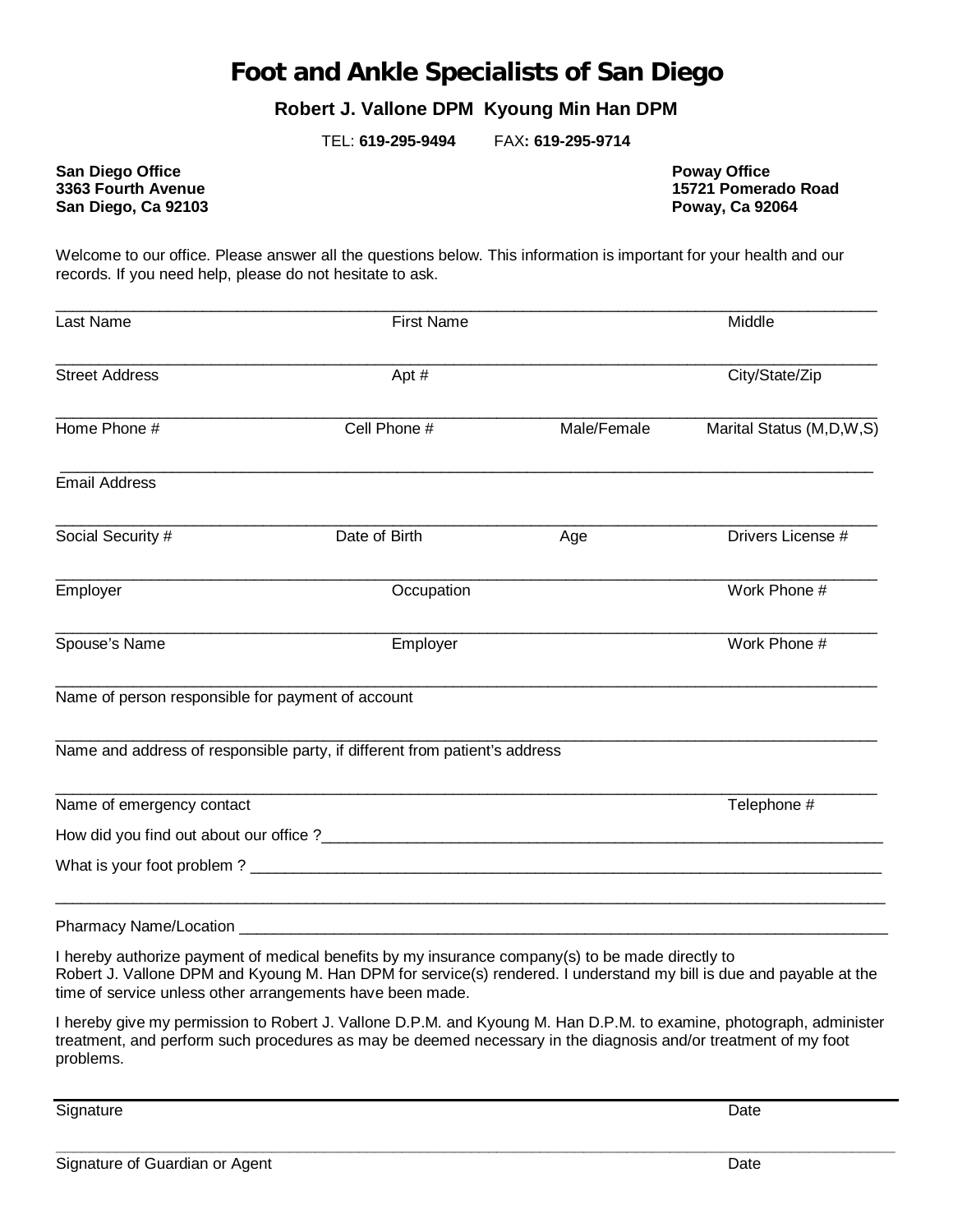## Medical History

 $\bar{\psi}$ 

|    |                                                                                                                                                                                                                                                          | Patlent Name: Date: Date:                                                                                                                                                                                                                                                    |  |  |  |  |  |  |  |  |
|----|----------------------------------------------------------------------------------------------------------------------------------------------------------------------------------------------------------------------------------------------------------|------------------------------------------------------------------------------------------------------------------------------------------------------------------------------------------------------------------------------------------------------------------------------|--|--|--|--|--|--|--|--|
|    |                                                                                                                                                                                                                                                          |                                                                                                                                                                                                                                                                              |  |  |  |  |  |  |  |  |
|    | Referring Physician's Name and Location:<br>Management Contract Contract Contract Contract Contract Contract Contract Contract Contract Contract Contract Contract Contract Contract Contract Contract Contract Contract Contrac                         |                                                                                                                                                                                                                                                                              |  |  |  |  |  |  |  |  |
|    | $\Box$ Right                                                                                                                                                                                                                                             |                                                                                                                                                                                                                                                                              |  |  |  |  |  |  |  |  |
|    | Describe pain/discomfort: [ Burning [ ] Numbness [ ] Sharp [ ] Other _______________________________                                                                                                                                                     |                                                                                                                                                                                                                                                                              |  |  |  |  |  |  |  |  |
|    |                                                                                                                                                                                                                                                          |                                                                                                                                                                                                                                                                              |  |  |  |  |  |  |  |  |
| 4. |                                                                                                                                                                                                                                                          |                                                                                                                                                                                                                                                                              |  |  |  |  |  |  |  |  |
| 5. |                                                                                                                                                                                                                                                          |                                                                                                                                                                                                                                                                              |  |  |  |  |  |  |  |  |
| 6. |                                                                                                                                                                                                                                                          | Occupation: _________________________________ is your problem work related? □ Yes □ No                                                                                                                                                                                       |  |  |  |  |  |  |  |  |
| 7. | Past Medical History:<br>$\Box$ Epilepsy<br>$\Box$ Anemia<br>$\Box$ Gout<br><b>Bleeding Disorders</b><br>$\Box$ Heart Problems<br><b>Blood Clots</b><br>$\Box$ Hepatitis<br>Cancer ____________ DHigh Cholesterol<br>$\Box$ Diabetes<br>$\Box$ HIV / AID | High Blood Pressure<br>$\Box$ Osteoarthritis<br>Kidney Disease<br><b>Other Arthritis</b><br>□ Lung/Respiratory Disorders □ Rheumatic Fever<br>Mitral Valve Prolapse<br>$\Box$ Stroke<br>Nerve Disorders<br>$\Box$ Thyroid Disorders<br>Neurological Disorders<br>□<br>Other: |  |  |  |  |  |  |  |  |
| 8. |                                                                                                                                                                                                                                                          |                                                                                                                                                                                                                                                                              |  |  |  |  |  |  |  |  |
| 9. | Allergies: (Describe reaction) NONE<br>Anesthesia ______________ ___ __ Shellfish ____________ __ __ __ Sulfa Drugs ______________________<br>Latex $\frac{1}{2}$<br>$\Box$ Other                                                                        |                                                                                                                                                                                                                                                                              |  |  |  |  |  |  |  |  |
|    |                                                                                                                                                                                                                                                          |                                                                                                                                                                                                                                                                              |  |  |  |  |  |  |  |  |
|    | 11. Surgical History: Have you had surgery? [ Yes-if yes, describe below<br>$\square$ No                                                                                                                                                                 |                                                                                                                                                                                                                                                                              |  |  |  |  |  |  |  |  |
|    | 12. Social History: (Only check what is pertinent to you)<br>$\Box$ Tobacco Use<br>$\Box$ Alcohol Use<br>] Caffeine Use<br>$\Box$ Drug use (recreational, IV)                                                                                            |                                                                                                                                                                                                                                                                              |  |  |  |  |  |  |  |  |